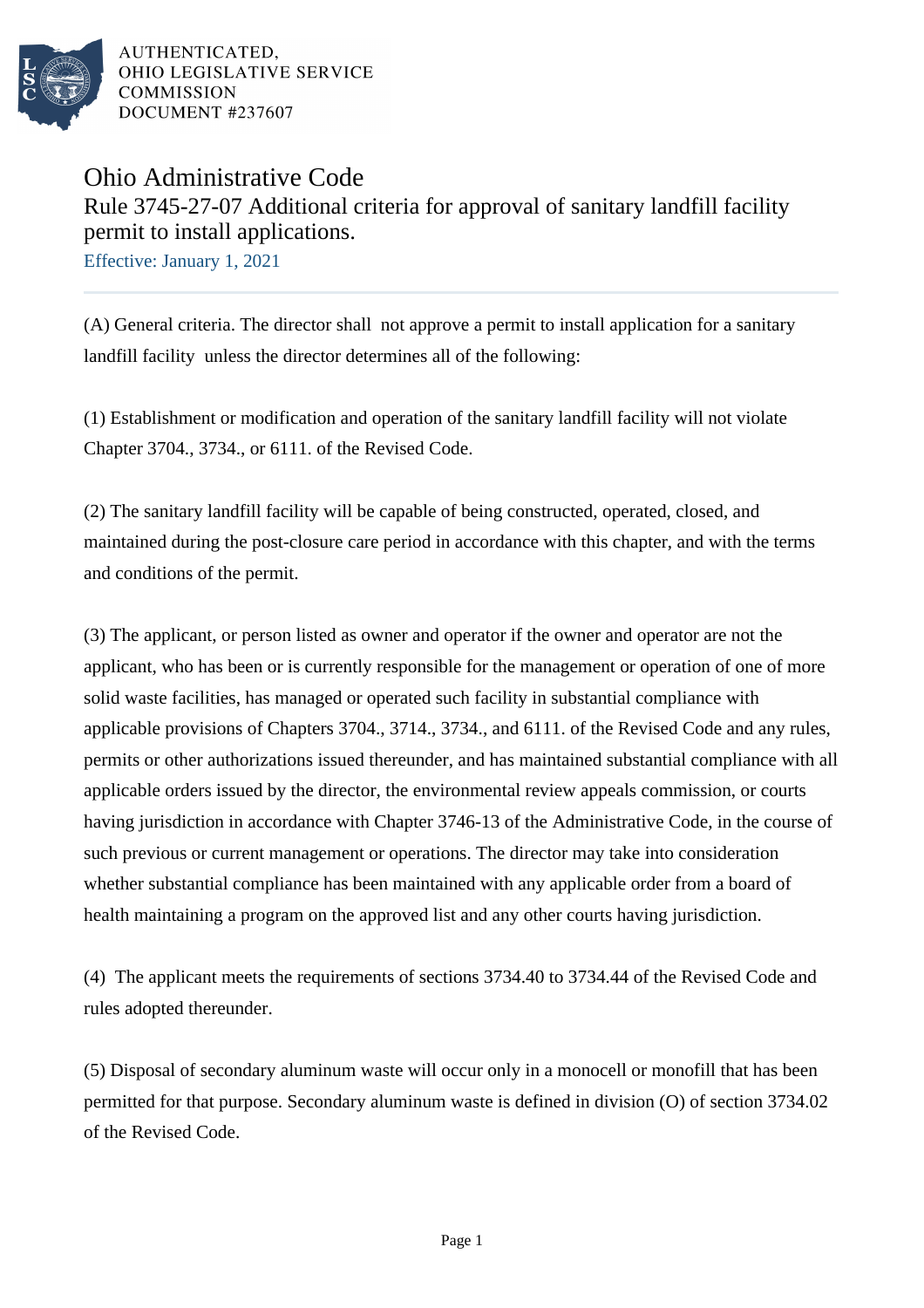

(B) Discretionary criteria. The director may consider, when determining whether or not to approve a permit to install application for a sanitary landfill facility, the following:

(1) The impact the establishment or modification of the sanitary landfill facility may have on corrective measures that have been taken, are presently being taken, or are proposed to be taken at the facility or in the immediate area.

(2) The technical ability of the owner or operator to adequately monitor the impact of the sanitary landfill facility on the environment.

(C) Design criteria. The director shall not approve a permit to install application unless the director determines that the application conforms to the appropriate paragraphs of rule 3745-27-08 of the Administrative Code as follows:

(1) Proposed new unit of a new landfill or proposed new unit contiguous or noncontiguous to an existing landfill shall comply with paragraphs (B) to (D) of rule  $3745-27-08$  of the Administrative Code.

[Comment: This requirement does not apply to a new unit designated on June 1, 1994 that is within a previously authorized fill area. Construction in an existing unit and new unit designated as of June 1, 1994, must be in accordance with the applicable authorizing document, including a plan approval, operational report, or permit to install. See paragraph  $(C)$  of rule 3745-27-19 of the Administrative Code. Unfilled areas of an existing unit and new unit designated as of June 1, 1994, and not provided with a bottom liner/leachate collection system in accordance with paragraph (D) of rule  $3745-27-08$ of the Administrative Code are subject to paragraph  $(C)$  of rule 3745-27-19 and paragraph  $(A)$  of rule 3745-27-20 of the Administrative Code.

(2) At a minimum, a proposed vertical expansion shall comply with the following:

(a) If the expansion is above the authorized fill area of the sanitary landfill facility, paragraphs  $(B)(1)(a)$  and  $(B)(1)(e)$  to  $(B)(1)(h)$ , paragraph  $(B)(2)$  as applicable, paragraph  $(B)(3)$  as applicable, paragraphs  $(C)(1)(c)$  and  $(C)(1)(d)$  as applicable,  $(C)(2)$  as applicable, paragraphs  $(C)(4)$  to  $(C)(7)$ , and paragraphs (D)(1) to (D)(3), (D)(11), (D)(13)(b) to (D)(13)(d), and (D)(18) to (D)(25) of rule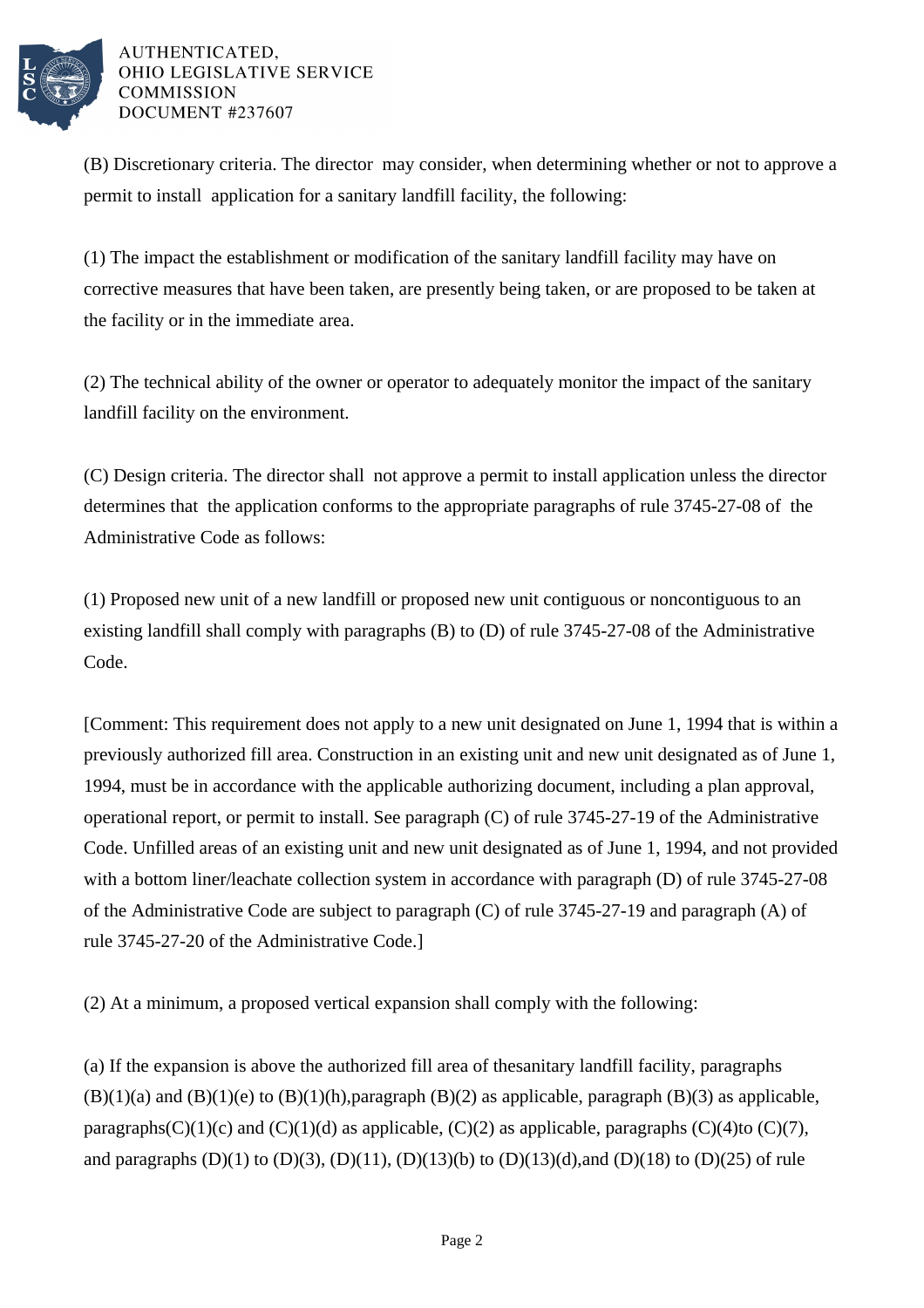

3745-27-08 of the Administrative Code.

(b) Paragraphs (B) to (D) of rule  $3745-27-08$  of the Administrative Code if the vertical expansion is below the authorized fill area of the sanitary landfill facility.

[Comment: If a landfill is permitted to vertically expand below a previously approved, but unfilled, area, that area must be constructed in accordance with current rule requirements.

(3) Vertical expansion construction. For a permit application submitted after the effective date of this rule that includes a vertical expansion over an authorized fill area, the expansion area shall be constructed over either of the following:

(a) A separatory liner system constructed in accordance with rule 3745-27-08 of the Administrative Code.

(b) An authorized fill area that is underlain by a composite liner or engineered liner previously approved by the director and a leachate collection system.

(4) A permit to install application exclusively requesting a change in technique of waste receipt, type of waste received, or type of equipment used need not comply with rule 3745-27-08 of the Administrative Code.

(5) A permit to install application exclusively requesting a change in the authorized maximum daily waste receipt and submitted pursuant to paragraph (E) of this rule need not comply with rule 3745-27-08 of the Administrative Code.

(6) Other modifications of a sanitary landfill facility shall comply with the applicable paragraphs of rule 3745-27-08 of the Administrative Code.

(D) [Reserved.]

(E) Additional criteria for authorized maximum daily waste receipt increase applications. The director shall not approve a permit to install application for a permanent change in the authorized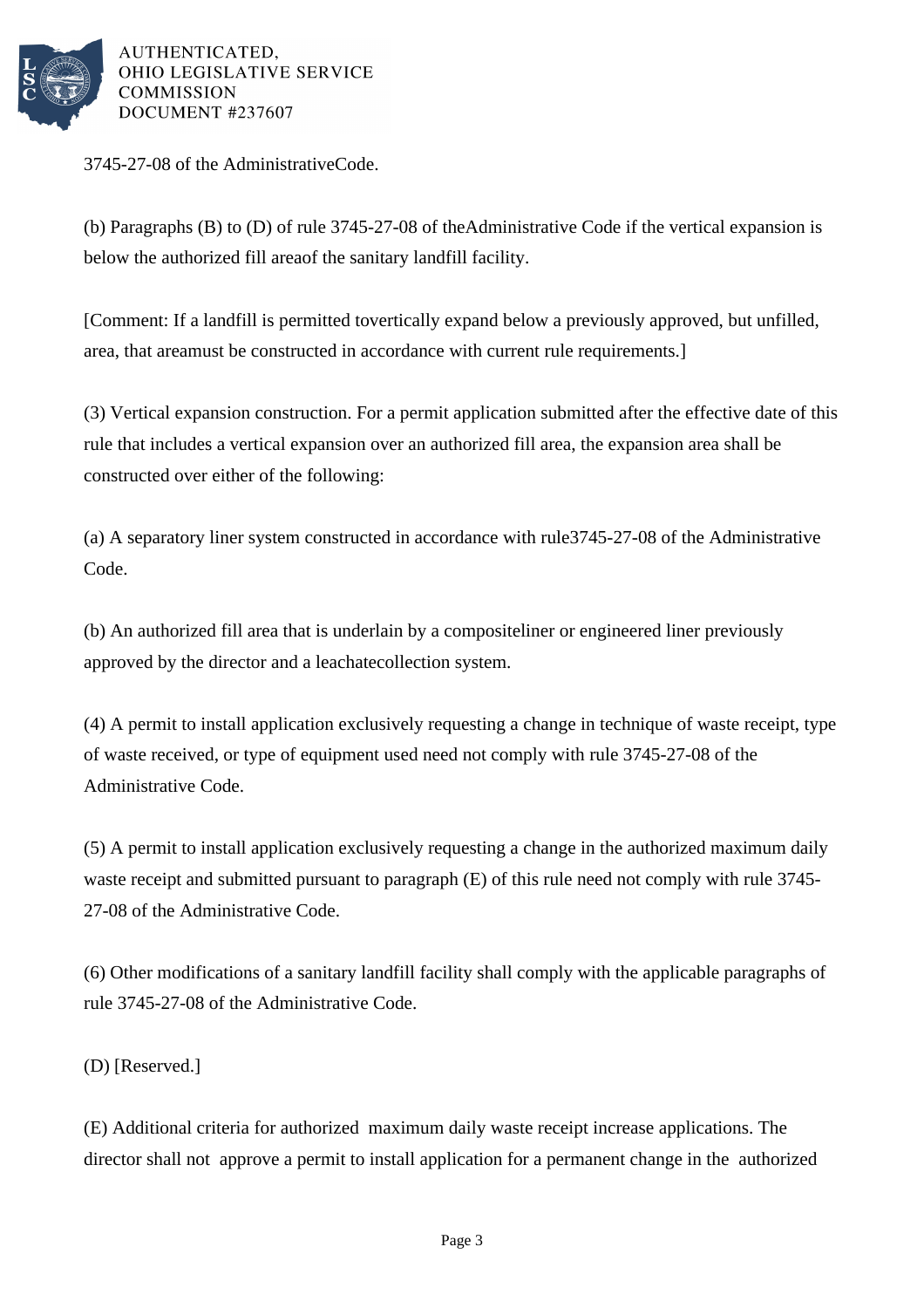

maximum daily waste receipt for the sanitary landfill facility unless the owner or operator demonstrates that the sanitary landfill facility can operate in compliance with all applicable solid waste regulations while receiving the requested maximum daily waste receipt. At a minimum, an adequate demonstration for a sanitary landfill facility includes the following:

(1) An explanation of the overall site design including construction time frames and fill sequences for the sanitary landfill facility.

(2) Operational criteria such as the sanitary landfill facility's equipment availability, cover availability, and manpower.

(3) If applicable, the owner's or operator's previous compliance history throughout the life of the sanitary landfill facility and the daily logs for any period that the sanitary landfill facility was out of compliance.

[Comment: An application for a temporary increase in the authorized maximum daily waste receipt must satisfy the criteria specified in rule 3745-37-14 of the Administrative Code.

(F) Applicability of location restriction demonstrations to a proposed new unit. A permit to install application for a proposed new unit shall not be approved unless the director determines that the owner or operator has demonstrated compliance with the location restriction demonstration requirements specified in rule 3745-27-20 of the Administrative Code.

(G) Applicability of siting criteria. The director shall not approve the permit to install application for a sanitary landfill facility unless the director determines that the application meets the criteria specified in paragraph (H) of this rule. For the purposes of this rule, an "authorized fill area" is an area within the limits of solid waste placement of a sanitary landfill facility that is authorized by a permit to install, plan approval, operational report, or other authorizing document to accept solid waste as of the date of submittal of the permit to install application for a new unit. Applicability of siting criteria is as follows:

(1) Operation changes. A permit to install application that exclusively proposes a substantial change in technique of waste receipt, type of waste received, or type of equipment used at the sanitary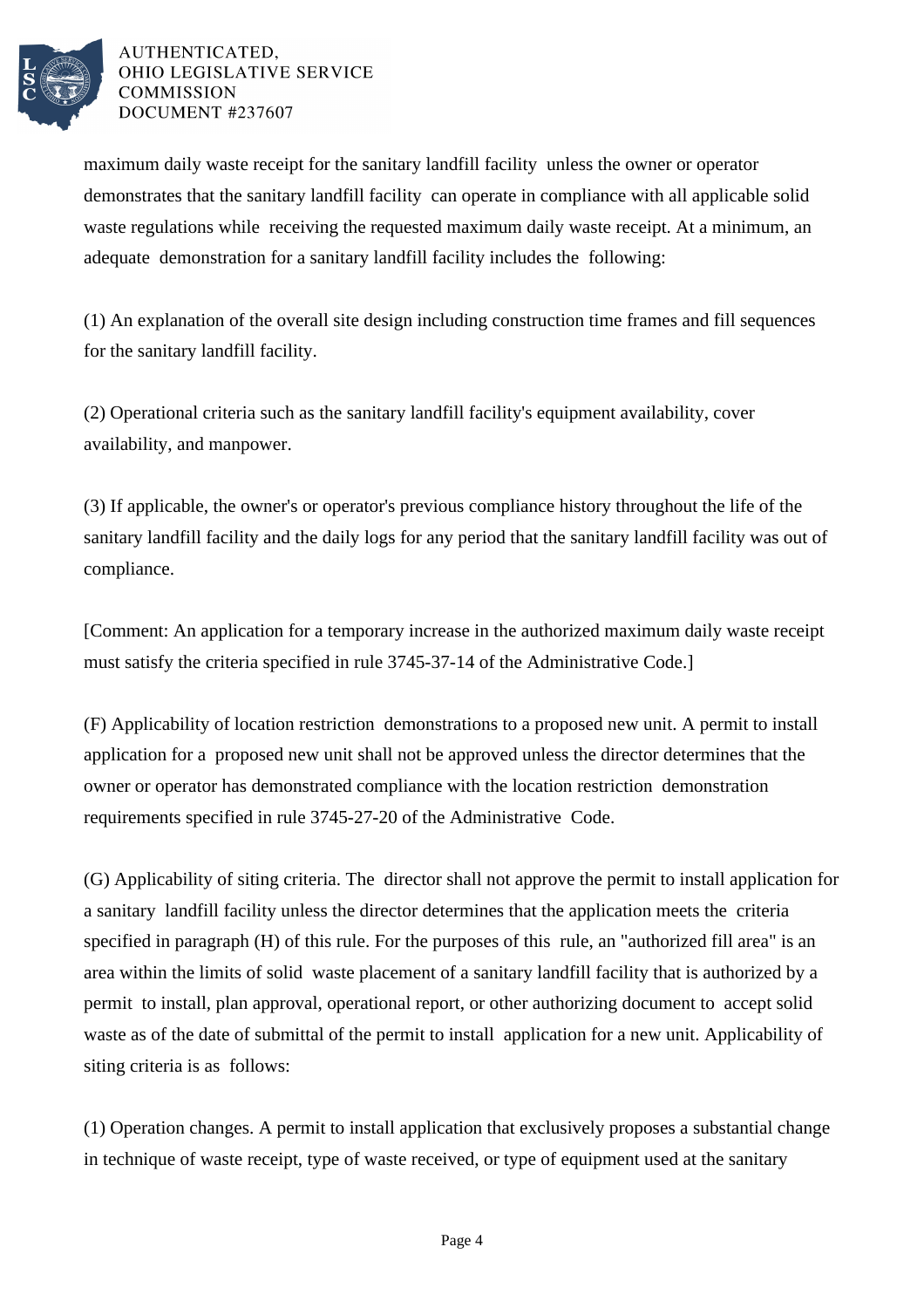

landfill facility need not comply with the criteria specified in  $\beta$  paragraph (H) of this rule.

(2) Authorized maximum daily waste receipt increase. A permit to install application that exclusively proposes a change in the authorized daily waste receipt limit for the sanitary landfill facility need not comply with the criteria specified in paragraph  $(H)$  of this rule.

(3) Other modification permits. A permit to install application that incorporates a modification of the sanitary landfill facility that does not incorporate a capacity increase or otherwise change the vertical or horizontal limits of waste placement need not comply with the criteria specified in paragraph (H) of this rule.

(4) Vertical expansion.

(a) For the proposed vertical expansion and all waste within the vertical projection above or below the proposed vertical expansion, the criteria specified in paragraph (H) of this rule apply except for paragraph  $(H)(4)$  of this rule.

(b) For the areas of the authorized fill area that are contiguous to the proposed vertical expansion but that are not directly above or below the proposed vertical expansion, the following apply:

(i) Paragraph  $(H)(1)$  of this rule.

(ii) Paragraph  $(H)(2)$  of this rule.

[Comment: See diagram 1 in appendix I to this rule. Vertical expansion permits seek a voluntary vertical change in waste placement boundaries. A decision for final denial of a voluntary vertical expansion permit application does not alter the current authorizing document for the facility. Filling may continue in the authorized fill area in accordance with the applicable authorizing document.]

(5) Proposed new unit. A proposed new unit of a sanitary landfill facility shall meet all of the criteria specified in paragraph (H) of this rule. The director may approve the application for one or more noncontiguous proposed new units that meet the criteria specified in paragraph (H) of this rule, even if other proposed new units do not meet the criteria specified in paragraph (H) of this rule.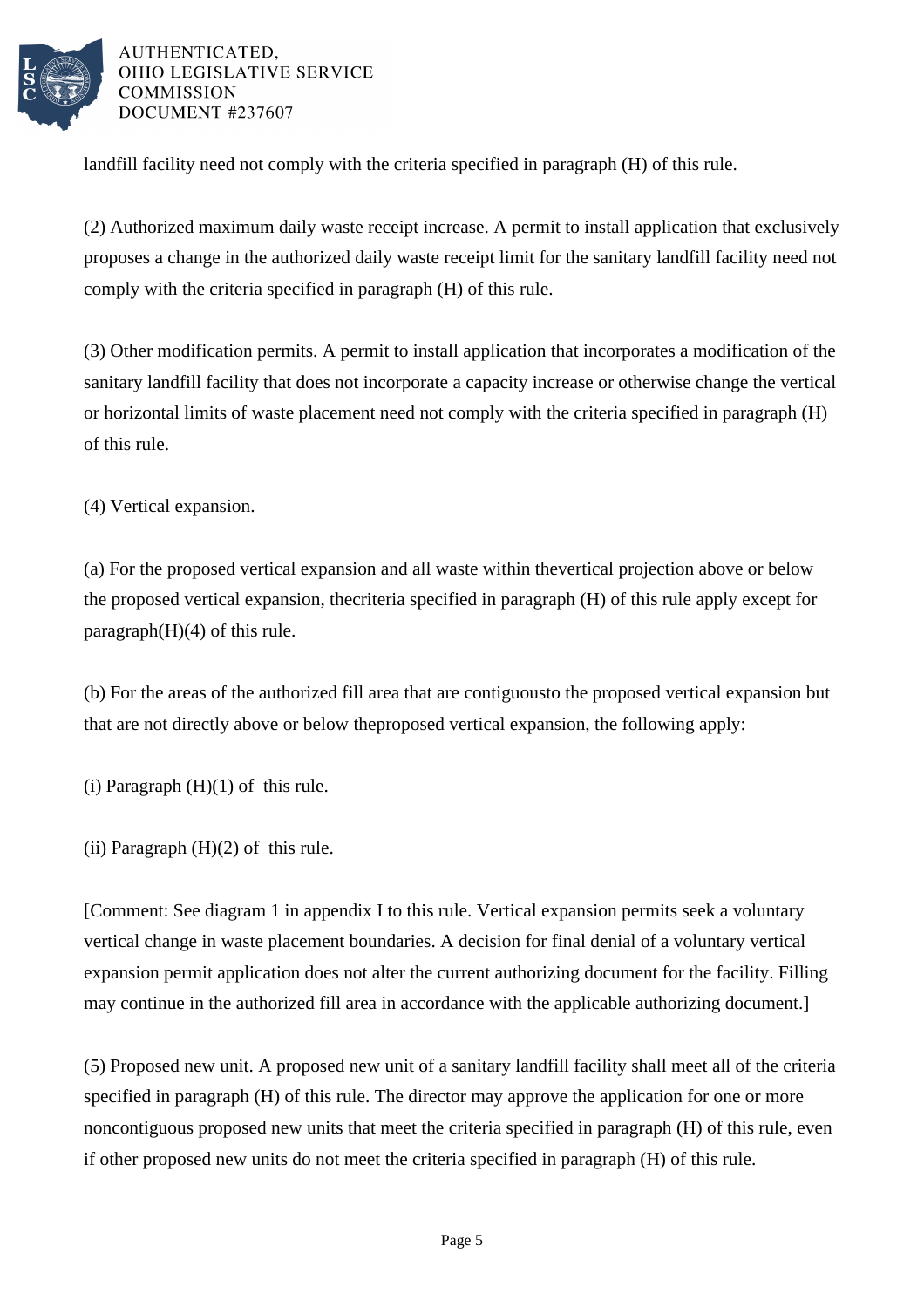

[Comment: If a proposed new unit is an expansion to the authorized fill area of an existing landfill, see paragraph  $(G)(6)$  of this rule for the applicability of siting criteria to the authorized fill area of the existing landfill.]

(6) Authorized fill area contiguous or noncontiguous to a proposed new unit.

(a) Noncontiguous authorized fill area. When evaluating a proposed new unit, the criteria specified in paragraph (H) of this rule do not apply to an authorized fill area that is noncontiguous with the new unit proposed in the permit to install application.

[Comment: For a permit to install application proposing a new unit at the facility that is not contiguous to the the current authorized fill area, all siting criteria would apply to the new unit and no siting criteria would apply to the authorized fill area. See diagram 2 in appendix I to this rule.]

(b) Contiguous authorized fill area. For a permit to install application that includes a proposed contiguous new unit without a vertical expansion above or below some or all of the authorized fill areas, paragraphs  $(H)(1)$  and  $(H)(2)$  of this rule apply to the authorized fill area contiguous to the new unit.

(c) Contiguous new unit, authorized fill area, and vertical expansion. For a permit to install application that includes a proposed contiguous new unit and a vertical expansion above or below some or all of the authorized fill area, the following apply:

(i) For the vertical expansion component of the permit to install application, paragraph  $(G)(4)$  of this rule.

(ii) For the proposed new unit component of the permit to install application and the authorized fill area, paragraph  $(G)(5)$  of this rule.

[Comment: See diagram 3 in appendix I to this rule. If the vertical expansion component does not meet the criteria specified in paragraph  $(G)(4)$  of this rule, then the applicant may consider revising the application to meet the requirements specified in paragraph  $(G)(6)(b)$  of this rule. A final denial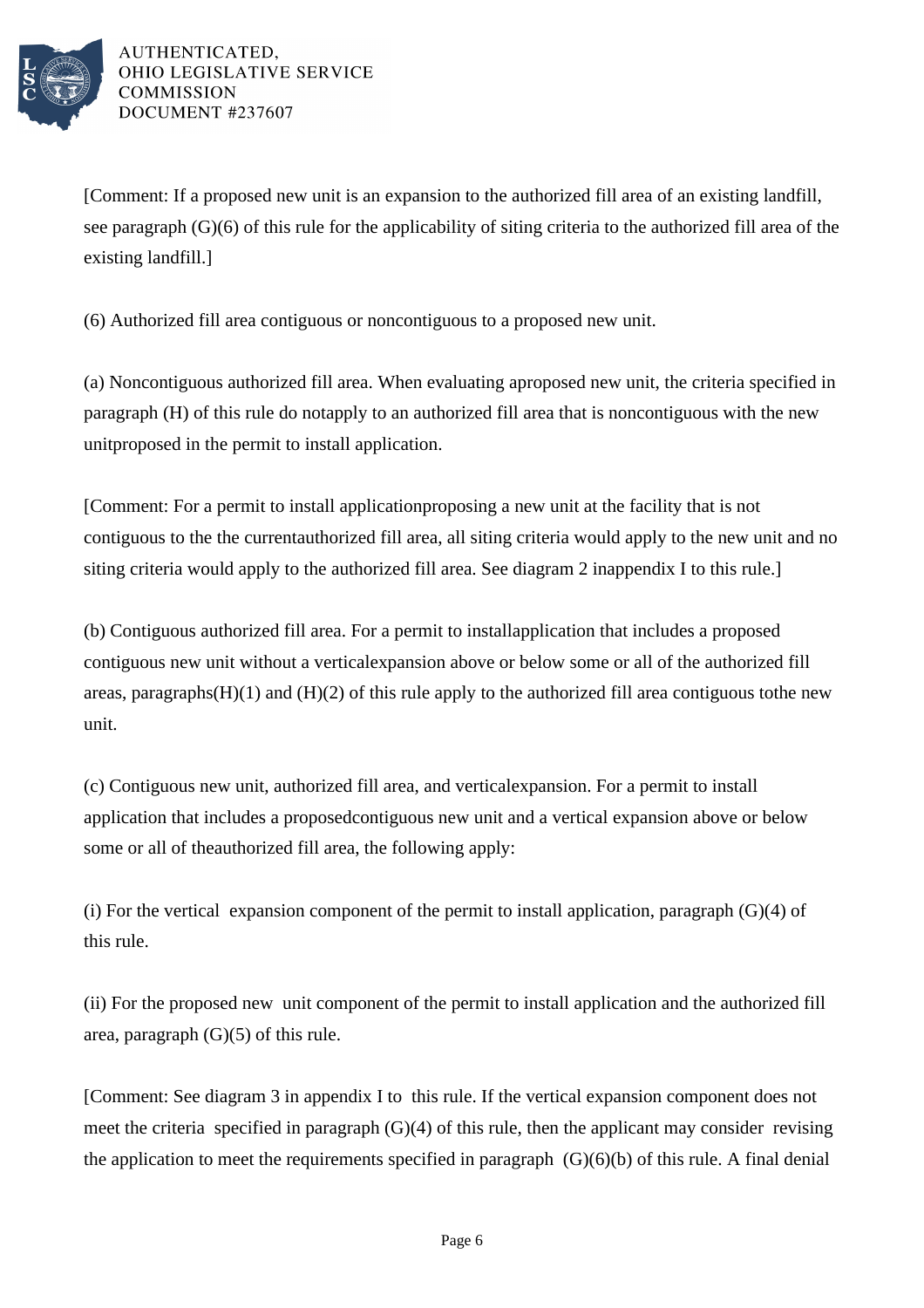

decision on this voluntary permit does not alter the filling approved in the authorized fill area.]

(H) Siting criteria.

(1) National parks, national recreation areas, and state parks.

(a) The limits of solid waste placement of the sanitary landfill facility are not located within one thousand feet of or within any of the following areas, in existence on the date of receipt of the permit to install application by Ohio EPA:

(i) National park or recreation area.

(ii) Candidate area for potential inclusion in the national park system.

(iii) State park or established state park purchase area.

(iv) Any property that lies within the boundaries of a national park or national recreation area but that has not been acquired or is not administered by the secretary of the United States department of the interior.

(b) The one-thousand-foot setback from the limits of solid waste placement does not apply if the applicant obtains a written authorization from the owner and the designated authority of the areas identified in paragraph  $(H)(1)$  of this rule to locate the limits of solid waste placement within one thousand feet. Such authorizations must be effective prior to the issuance date of the permit.

[Comment: Pursuant to division (M) of section 3734.02 of the Revised Code, the limits of solid waste placement cannot be located within the areas identified in paragraph  $(H)(1)$  of this rule.]

(c) Paragraph  $(H)(1)(a)$  of this rule shall not apply to a sanitary landfill facility located within a park or recreation area that exclusively disposes of wastes generated within the park or recreation area.

(2) Ground water aquifer system protection.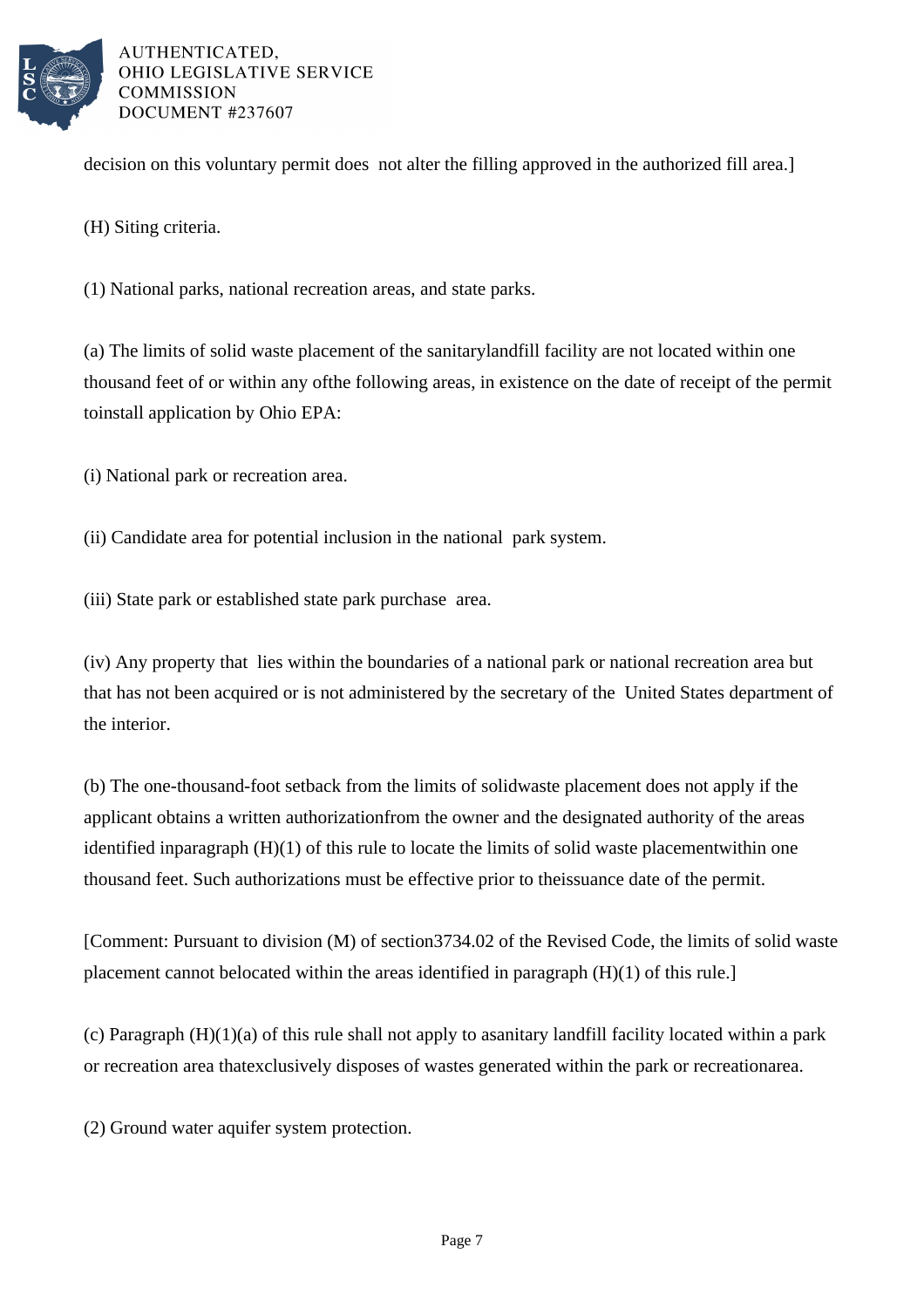

(a) Sand or gravel pit. The limits of solid waste placement of the sanitary landfill facility and any subsurface leachate storage structure or leachate lift station are not located in a sand or gravel pit where the sand or gravel deposit has not been completely removed. For the purposes of this paragraph, a sand or gravel pit is an excavation resulting from a mining operation where the removal of sand or gravel is undertaken for use in another location or for commercial sale. This term does not include excavations of sand or gravel resulting from the construction of the sanitary landfill facility.

(b) Limestone or sandstone quarry. The limits of solid waste placement of the sanitary landfill facility and any subsurface leachate storage structure or leachate lift station are not located in a limestone quarry or sandstone quarry. For the purposes of this paragraph, a limestone or sandstone quarry is an excavation resulting from a mining operation where limestone or sandstone is the principal material excavated for use in another location or for commercial sale. This term does not include excavation of limestone resulting from the construction of the sanitary landfill facility.

(c) Sole source aquifer. The limits of solid waste placement of the sanitary landfill facility and any subsurface leachate storage structure or leachate lift station are not located above an aquifer declared by the federal government under the "Safe Drinking Water Act," 42 U.S.C 300f et. seq., to be a sole source aquifer prior to the date of receipt of the permit to install application by Ohio EPA.

(d) One hundred gallons per minute (gpm) aquifer system. The limits of solid waste placement of the sanitary landfill facility and any subsurface leachate storage structure or leachate lift station are not located above an unconsolidated aquifer system capable of sustaining a yield of one hundred gallons per minute for a twenty-four-hour period within one thousand feet of the limits of solid waste placement or any subsurface leachate storage structure or leachate lift station.

(e) Isolation distance. The isolation distance between the uppermost aquifer system and the following are not less than fifteen feet, without accounting for compression or consolidation, of in-situ or added geologic material constructed in accordance with rule 3745-27-08 of the Administrative Code:

(i) The basal elevation of the liner system.

(ii) The basal elevation of any subsurface leachate storage structure or leachate lift station.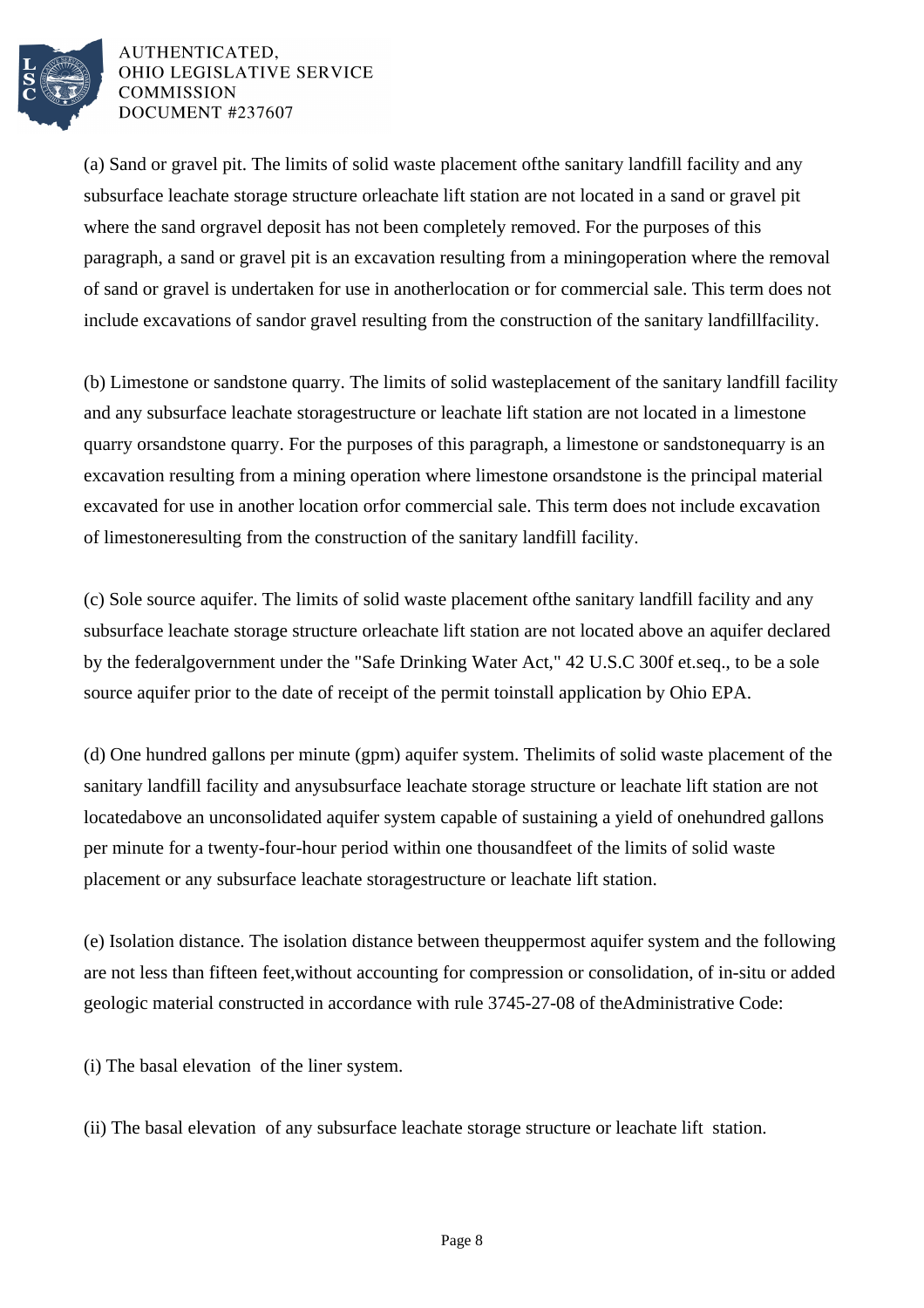

(3) Ground water setbacks.

(a) Drinking water source protection area for a public water supply using ground water. The limits of solid waste placement of the sanitary landfill facility and any subsurface leachate storage structure or leachate lift station are not located within a drinking water source protection area for a public water supply using ground water.

(b) Underground mine. The limits of solid waste placement of the sanitary landfill facility and any subsurface leachate storage structure or leachate lift station are not located within an area of potential subsidence due to an underground mine in existence on the date of receipt of the permit to install application by Ohio EPA unless the potential impact due to subsidence is minimized. The area of potential subsidence due to an underground mine is the area defined by the angle of draw, extending from the underground mine to where the angle of draw intercepts the ground surface. The angle of draw shall not be less than fifteen degrees.

[Comment: Removal or filling of the mines is an acceptable method for minimizing the potential for subsidence.]

(c) One thousand feet from water supply well. The limits of solid waste placement of the sanitary landfill facility and any subsurface leachate storage structure or leachate lift station are not located within one thousand feet of a water supply well or a developed spring in existence on the date the permit to install application was received by Ohio EPA. For the purposes of this paragraph, a developed spring is any spring that has been permanently modified by the addition of pipes or a collection basin to facilitate the collection and use of the spring water. This paragraph does not apply if one or more of the following conditions are met:

(i) The water supply well or developed spring is controlled by the owner or operator of the sanitary landfill facility and provided the following:

(a) The water supply well or developed spring is needed as a source of nonpotable water in order to meet the requirements of the approved permit.

(b) No other reasonable alternative water source is available.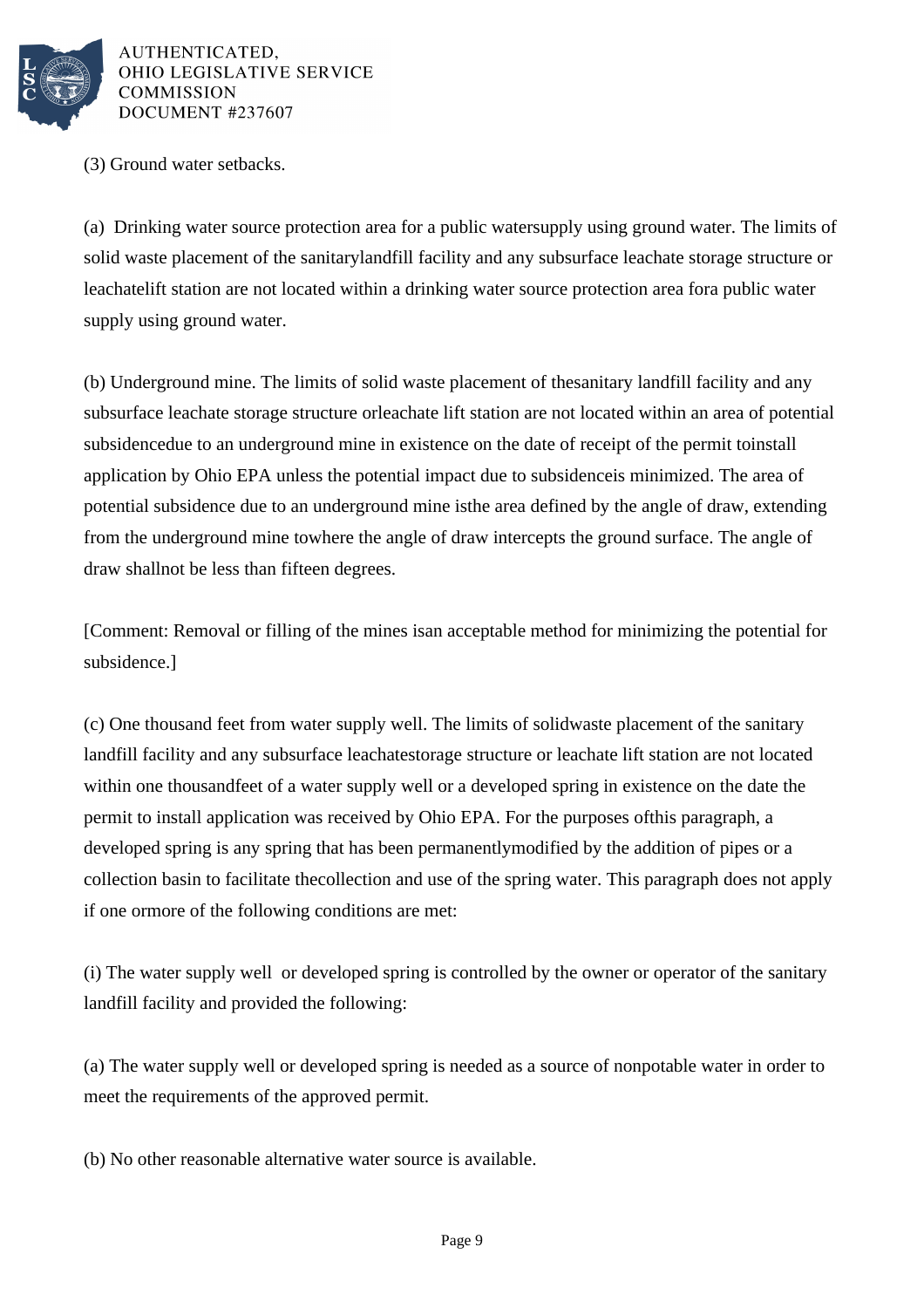

(c) The water supply well or developed spring is constructed to prevent contamination of the ground water.

(ii) The water supply well or developed spring is not less than five hundred feet hydrogeologically upgradient of the limits of solid waste placement of the sanitary landfill facility and the applicant demonstrates that the potential for migration of landfill gas to that well or developed spring is minimized.

[Comment: Constructing a landfill with a composite bottom liner system or an active gas management system are acceptable means to minimize the potential for gas migration.

(iii) The water supply well or developed spring is separated from the limits of solid waste placement of the sanitary landfill facility by a naturally occurring hydrogeologic barrier.

(iv) The water supply well or developed spring was constructed and is used solely for monitoring ground water quality.

(4) General setbacks.

(a) One thousand feet from natural areas. The limits of solid waste placement of the sanitary landfill facility are not located with one thousand feet of the following, that are in existence on the date of receipt of the permit to install application by Ohio EPA:

(i) Areas designated by the Ohio department of natural resources as either a state nature preserve including all lands dedicated under the Ohio natural areas law, a state wildlife area, or a state wild, scenic, or recreational river.

(ii) Areas designated, owned, and managed by the Ohio history connection as a nature preserve.

(iii) Areas designated by the United States department of the interior as either a national wildlife refuge or a national wild, scenic, or recreational river.